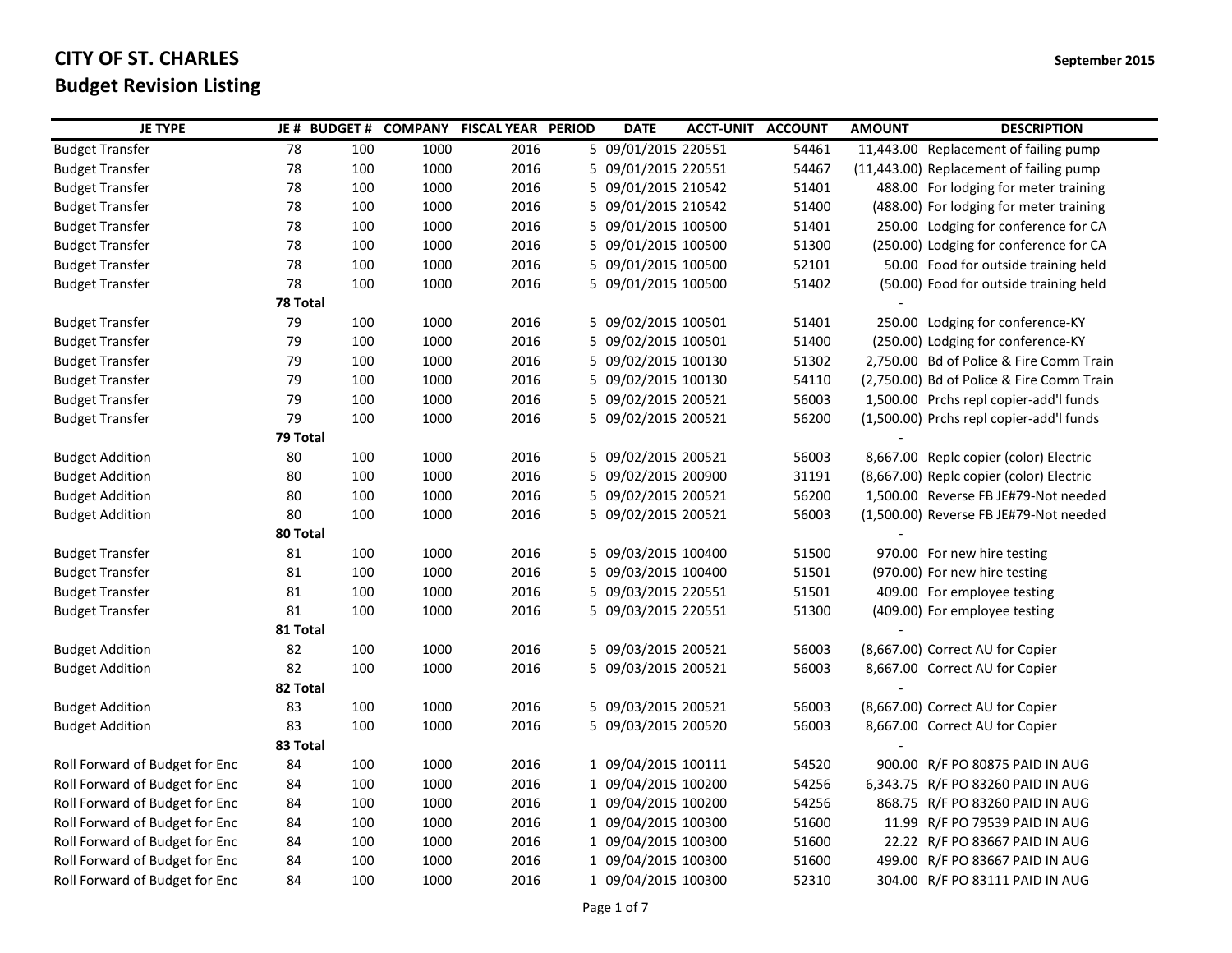| <b>JE TYPE</b>                 |          | JE # BUDGET # |      | <b>COMPANY FISCAL YEAR PERIOD</b> | <b>DATE</b>         | <b>ACCT-UNIT ACCOUNT</b> |       | <b>AMOUNT</b> | <b>DESCRIPTION</b>                   |
|--------------------------------|----------|---------------|------|-----------------------------------|---------------------|--------------------------|-------|---------------|--------------------------------------|
| Roll Forward of Budget for Enc | 84       | 100           | 1000 | 2016                              | 1 09/04/2015 100301 |                          | 52900 |               | 788.70 R/F PO 83206 PAID IN AUG      |
| Roll Forward of Budget for Enc | 84       | 100           | 1000 | 2016                              | 1 09/04/2015 100301 |                          | 52901 |               | 1,154.00 R/F PO 83513 PAID IN AUG    |
| Roll Forward of Budget for Enc | 84       | 100           | 1000 | 2016                              | 1 09/04/2015 100400 |                          | 51300 |               | 75.00 R/F PO 83348 PAID IN AUG       |
| Roll Forward of Budget for Enc | 84       | 100           | 1000 | 2016                              | 1 09/04/2015 100401 |                          | 52402 |               | 469.28 R/F PO 83467 PAID IN AUG      |
| Roll Forward of Budget for Enc | 84       | 100           | 1000 | 2016                              | 1 09/04/2015 100401 |                          | 56000 |               | 2,521.94 R/F PO 83466 PAID IN AUG    |
| Roll Forward of Budget for Enc | 84       | 100           | 1000 | 2016                              | 1 09/04/2015 100401 |                          | 56000 |               | 12.12 R/F PO 83466 PAID IN AUG       |
| Roll Forward of Budget for Enc | 84       | 100           | 1000 | 2016                              | 1 09/04/2015 100401 |                          | 56000 |               | 4,974.96 R/F PO 83467 PAID IN AUG    |
| Roll Forward of Budget for Enc | 84       | 100           | 1000 | 2016                              | 1 09/04/2015 100501 |                          | 54150 |               | 5,999.75 R/F PO 83728 PAID IN AUG    |
| Roll Forward of Budget for Enc | 84       | 100           | 1000 | 2016                              | 1 09/04/2015 100501 |                          | 54458 |               | 3,083.38 R/F PO 80799 PAID IN AUG    |
| Roll Forward of Budget for Enc | 84       | 100           | 1000 | 2016                              | 1 09/04/2015 100501 |                          | 54458 |               | 1,168.00 R/F PO 81589 PAID IN AUG    |
| Roll Forward of Budget for Enc | 84       | 100           | 1000 | 2016                              | 1 09/04/2015 100510 |                          | 54456 |               | 1,960.50 R/F PO 83406 PAID IN AUG    |
| Roll Forward of Budget for Enc | 84       | 100           | 1000 | 2016                              | 1 09/04/2015 100510 |                          | 54456 |               | 693.50 R/F PO 83406 PAID IN AUG      |
| Roll Forward of Budget for Enc | 84       | 100           | 1000 | 2016                              | 1 09/04/2015 100510 |                          | 54459 |               | 2,220.00 R/F PO 82059 PAID IN AUG    |
| Roll Forward of Budget for Enc | 84       | 100           | 1000 | 2016                              | 1 09/04/2015 100510 |                          | 54467 |               | 2,987.00 R/F PO 83703 PAID IN AUG    |
| Roll Forward of Budget for Enc | 84       | 100           | 1000 | 2016                              | 1 09/04/2015 100510 |                          | 54467 |               | 168.27 R/F PO 83703 PAID IN AUG      |
| Roll Forward of Budget for Enc | 84       | 100           | 1000 | 2016                              | 1 09/04/2015 100510 |                          | 54467 |               | 587.45 R/F PO 83703 PAID IN AUG      |
| Roll Forward of Budget for Enc | 84       | 100           | 1000 | 2016                              | 1 09/04/2015 100900 |                          | 31198 |               | (37,813.56) R/F P/Y PO's for August  |
| Roll Forward of Budget for Enc | 84       | 100           | 1000 | 2016                              | 1 09/04/2015 200521 |                          | 54308 |               | 1,177.00 R/F PO 83719 PAID IN AUG    |
| Roll Forward of Budget for Enc | 84       | 100           | 1000 | 2016                              | 1 09/04/2015 200521 |                          | 56200 |               | 1,597.50 R/F PO 83540 PAID IN AUG    |
| Roll Forward of Budget for Enc | 84       | 100           | 1000 | 2016                              | 1 09/04/2015 200900 |                          | 31198 |               | (2,774.50) R/F P/Y PO's for August   |
| Roll Forward of Budget for Enc | 84       | 100           | 1000 | 2016                              | 1 09/04/2015 210541 |                          | 56101 |               | 2,346.75 R/F PO 80193 PAID IN AUG    |
| Roll Forward of Budget for Enc | 84       | 100           | 1000 | 2016                              | 1 09/04/2015 210541 |                          | 56160 |               | 26,704.40 R/F PO 82960 PAID IN AUG   |
| Roll Forward of Budget for Enc | 84       | 100           | 1000 | 2016                              | 1 09/04/2015 210900 |                          | 31198 |               | (29,051.15) R/F P/Y PO's for August  |
| Roll Forward of Budget for Enc | 84       | 100           | 1000 | 2016                              | 1 09/04/2015 220551 |                          | 56001 |               | 39,111.00 R/F PO 82824 PAID IN AUG   |
| Roll Forward of Budget for Enc | 84       | 100           | 1000 | 2016                              | 1 09/04/2015 220552 |                          | 56101 |               | 2,402.27 R/F PO 80193 PAID IN AUG    |
| Roll Forward of Budget for Enc | 84       | 100           | 1000 | 2016                              | 1 09/04/2015 220900 |                          | 31198 |               | (41,513.27) R/F P/Y PO's for August  |
| Roll Forward of Budget for Enc | 84       | 100           | 1000 | 2016                              | 1 09/04/2015 501500 |                          | 56202 |               | 236.86 R/F PO 68107 TO FY 15/16      |
| Roll Forward of Budget for Enc | 84       | 100           | 1000 | 2016                              | 1 09/04/2015 501900 |                          | 31198 |               | $(236.86)$ R/F P/Y PO's for August   |
| Roll Forward of Budget for Enc | 84       | 100           | 1000 | 2016                              | 1 09/04/2015 350500 |                          | 56101 |               | 56,011.99 R/F PO 80193 PAID IN AUG   |
| Roll Forward of Budget for Enc | 84       | 100           | 1000 | 2016                              | 1 09/04/2015 513500 |                          | 56170 |               | 20,000.00 R/F PO 82635 PAID IN AUG   |
| Roll Forward of Budget for Enc | 84       | 100           | 1000 | 2016                              | 1 09/04/2015 513501 |                          | 56101 |               | 4,788.40 R/F PO 80193 PAID IN AUG    |
| Roll Forward of Budget for Enc | 84       | 100           | 1000 | 2016                              | 1 09/04/2015 513501 |                          | 56150 |               | 19,571.90 R/F REMAINDER PO #83720    |
| Roll Forward of Budget for Enc | 84       | 100           | 1000 | 2016                              | 1 09/04/2015 513501 |                          | 56170 |               | 63,857.27 R/F REMAINDER PO #81587    |
| Roll Forward of Budget for Enc | 84       | 100           | 1000 | 2016                              | 1 09/04/2015 513900 |                          | 31198 |               | (108,217.57) R/F P/Y PO's for August |
| Roll Forward of Budget for Enc | 84       | 100           | 1000 | 2016                              | 1 09/04/2015 350900 |                          | 31198 |               | (56,011.99) R/F P/Y PO's for August  |
|                                | 84 Total |               |      |                                   |                     |                          |       |               |                                      |
| <b>Budget Addition</b>         | 85       | 100           | 1000 | 2016                              | 5 09/10/2015 100650 |                          | 54110 |               | 502.00 Storino Legal Bill-1st St     |
| <b>Budget Addition</b>         | 85       | 100           | 1000 | 2016                              | 5 09/10/2015 100900 |                          | 31199 |               | (502.00) Storino Legal Bill-1st St   |
|                                | 85 Total |               |      |                                   |                     |                          |       |               |                                      |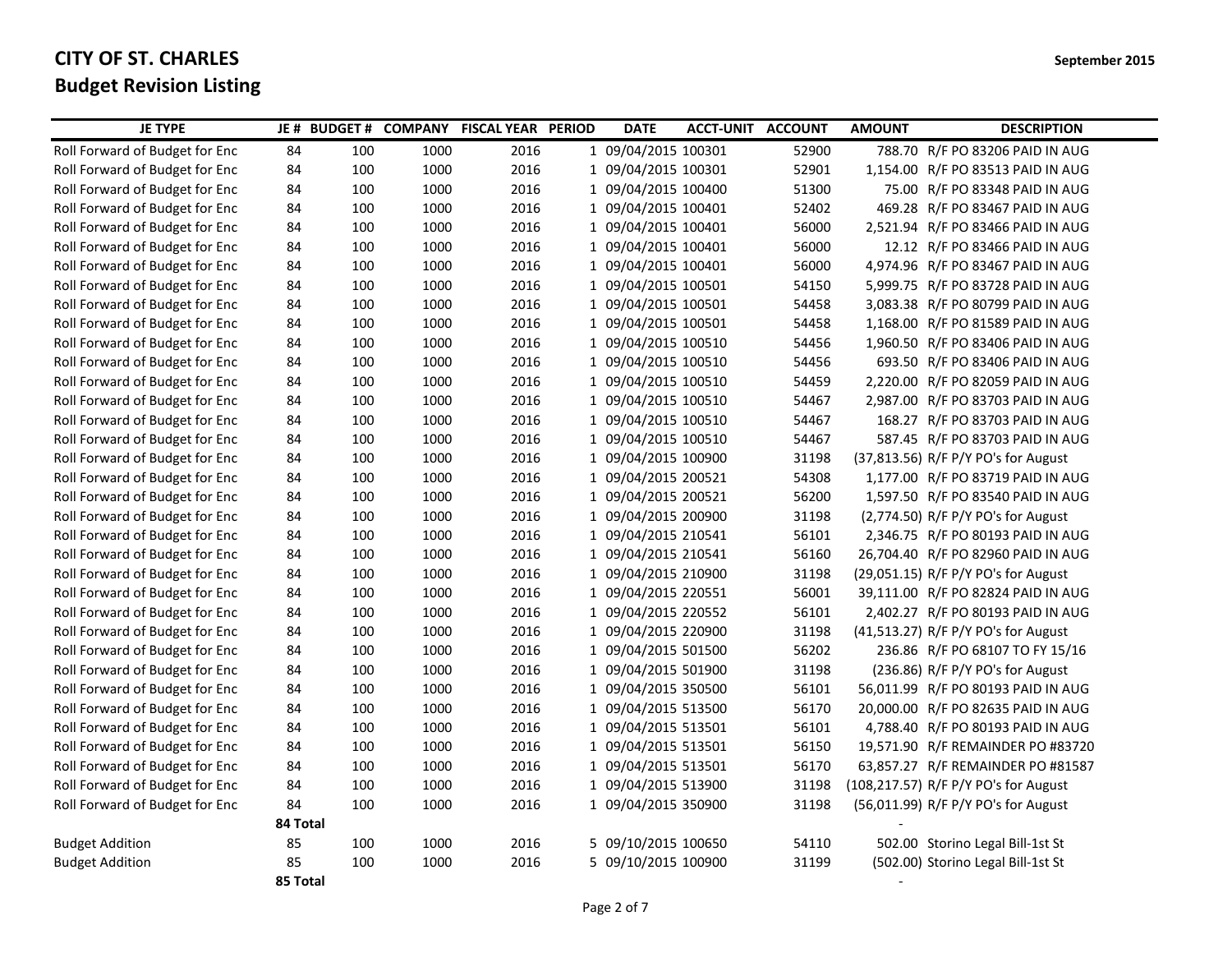| <b>JE TYPE</b>         | JE # BUDGET # |     |      | <b>COMPANY FISCAL YEAR PERIOD</b> | <b>DATE</b>         | <b>ACCT-UNIT ACCOUNT</b> |       | <b>AMOUNT</b> | <b>DESCRIPTION</b>                       |
|------------------------|---------------|-----|------|-----------------------------------|---------------------|--------------------------|-------|---------------|------------------------------------------|
| <b>Budget Addition</b> | 86            | 100 | 1000 | 2016                              | 5 09/10/2015 100650 |                          | 54110 |               | 4,360.00 Storino&Hoscheit legal-1st St   |
| <b>Budget Addition</b> | 86            | 100 | 1000 | 2016                              | 5 09/10/2015 100900 |                          | 31199 |               | (4,360.00) Storino&Hoscheit legal-1st St |
|                        | 86 Total      |     |      |                                   |                     |                          |       |               |                                          |
| Budget Transfer        | 87            | 100 | 1000 | 2016                              | 5 09/15/2015 210541 |                          | 54014 |               | 150.00 Comcast cable bill for Electri    |
| <b>Budget Transfer</b> | 87            | 100 | 1000 | 2016                              | 5 09/15/2015 210541 |                          | 54000 |               | (150.00) Comcast cable bill for Electri  |
| <b>Budget Transfer</b> | 87            | 100 | 1000 | 2016                              | 5 09/15/2015 100500 |                          | 52101 |               | 43.00 For credit card reconciliation     |
| <b>Budget Transfer</b> | 87            | 100 | 1000 | 2016                              | 5 09/15/2015 100500 |                          | 51402 |               | (43.00) For credit card reconciliation   |
| <b>Budget Transfer</b> | 87            | 100 | 1000 | 2016                              | 5 09/15/2015 100500 |                          | 51401 |               | 123.00 For credit card reconciliation    |
| <b>Budget Transfer</b> | 87            | 100 | 1000 | 2016                              | 5 09/15/2015 100500 |                          | 51400 |               | (123.00) For credit card reconciliation  |
| <b>Budget Transfer</b> | 87            | 100 | 1000 | 2016                              | 5 09/15/2015 100650 |                          | 54110 |               | 700.00 Hoscheit legal-VW Agreement       |
| <b>Budget Transfer</b> | 87            | 100 | 1000 | 2016                              | 5 09/15/2015 100650 |                          | 54540 |               | (700.00) Hoscheit legal-VW Agreement     |
| <b>Budget Transfer</b> | 87            | 100 | 1000 | 2016                              | 5 09/15/2015 100221 |                          | 54531 |               | 500.00 For bid notices                   |
| <b>Budget Transfer</b> | 87            | 100 | 1000 | 2016                              | 5 09/15/2015 100221 |                          | 54500 |               | (500.00) For bid notices                 |
| <b>Budget Transfer</b> | 87            | 100 | 1000 | 2016                              | 5 09/15/2015 100300 |                          | 52401 |               | 40.00 For vehicle fluids for Police      |
| <b>Budget Transfer</b> | 87            | 100 | 1000 | 2016                              | 5 09/15/2015 100300 |                          | 52400 |               | (40.00) For vehicle fluids for Police    |
| <b>Budget Transfer</b> | 87            | 100 | 1000 | 2016                              | 5 09/15/2015 100300 |                          | 52310 |               | 300.00 Small tools & equipment           |
| <b>Budget Transfer</b> | 87            | 100 | 1000 | 2016                              | 5 09/15/2015 100300 |                          | 52400 |               | (300.00) Small tools & equipment         |
| <b>Budget Transfer</b> | 87            | 100 | 1000 | 2016                              | 5 09/15/2015 100500 |                          | 52100 |               | 300.00 For coffee supplies               |
| <b>Budget Transfer</b> | 87            | 100 | 1000 | 2016                              | 5 09/15/2015 100500 |                          | 51400 |               | (300.00) For coffee supplies             |
| <b>Budget Transfer</b> | 87            | 100 | 1000 | 2016                              | 5 09/15/2015 100510 |                          | 52401 |               | 500.00 Vehicle fluids from Inventory     |
| <b>Budget Transfer</b> | 87            | 100 | 1000 | 2016                              | 5 09/15/2015 100510 |                          | 52400 |               | (500.00) Vehicle fluids from Inventory   |
| <b>Budget Transfer</b> | 87            | 100 | 1000 | 2016                              | 5 09/15/2015 100510 |                          | 52402 |               | 50.00 Motor Vehicle parts from IC        |
| <b>Budget Transfer</b> | 87            | 100 | 1000 | 2016                              | 5 09/15/2015 100510 |                          | 52400 |               | (50.00) Motor Vehicle parts from IC      |
| <b>Budget Transfer</b> | 87            | 100 | 1000 | 2016                              | 5 09/15/2015 100510 |                          | 52808 |               | 900.00 Construction supplies from IC     |
| <b>Budget Transfer</b> | 87            | 100 | 1000 | 2016                              | 5 09/15/2015 100510 |                          | 52804 |               | (900.00) Construction supplies from IC   |
| <b>Budget Transfer</b> | 87            | 100 | 1000 | 2016                              | 5 09/15/2015 100600 |                          | 54402 |               | 500.00 Move budget from 54451            |
| <b>Budget Transfer</b> | 87            | 100 | 1000 | 2016                              | 5 09/15/2015 100600 |                          | 54451 |               | (500.00) Move budget from 54451          |
| <b>Budget Transfer</b> | 87            | 100 | 1000 | 2016                              | 5 09/15/2015 100603 |                          | 54402 |               | 1,500.00 Move budget from 54451          |
| <b>Budget Transfer</b> | 87            | 100 | 1000 | 2016                              | 5 09/15/2015 100603 |                          | 54451 |               | (1,500.00) Move budget from 54451        |
| <b>Budget Transfer</b> | 87            | 100 | 1000 | 2016                              | 5 09/15/2015 100600 |                          | 54402 |               | 500.00 Move to Planning 100600           |
| <b>Budget Transfer</b> | 87            | 100 | 1000 | 2016                              | 5 09/15/2015 100603 |                          | 54402 |               | (500.00) Move to Planning 100600         |
| <b>Budget Transfer</b> | 87            | 100 | 1000 | 2016                              | 5 09/15/2015 100650 |                          | 52001 |               | 230.00 For computer related supplies     |
| <b>Budget Transfer</b> | 87            | 100 | 1000 | 2016                              | 5 09/15/2015 100650 |                          | 52002 |               | (230.00) For computer related supplies   |
| <b>Budget Transfer</b> | 87            | 100 | 1000 | 2016                              | 5 09/15/2015 200520 |                          | 54402 |               | 1,300.00 Move budget from 54451          |
| <b>Budget Transfer</b> | 87            | 100 | 1000 | 2016                              | 5 09/15/2015 200520 |                          | 54451 |               | (1,300.00) Move budget from 54451        |
| <b>Budget Transfer</b> | 87            | 100 | 1000 | 2016                              | 5 09/15/2015 200522 |                          | 54406 |               | 1,247.00 Trsf budget from 54467          |
| <b>Budget Transfer</b> | 87            | 100 | 1000 | 2016                              | 5 09/15/2015 200522 |                          | 54467 |               | (1,247.00) Trsf budget to 54406          |
| <b>Budget Transfer</b> | 87            | 100 | 1000 | 2016                              | 5 09/15/2015 210541 |                          | 52804 |               | 500.00 Landscaping supplies thru IC      |
| <b>Budget Transfer</b> | 87            | 100 | 1000 | 2016                              | 5 09/15/2015 210541 |                          | 52400 |               | (500.00) Landscaping supplies thru IC    |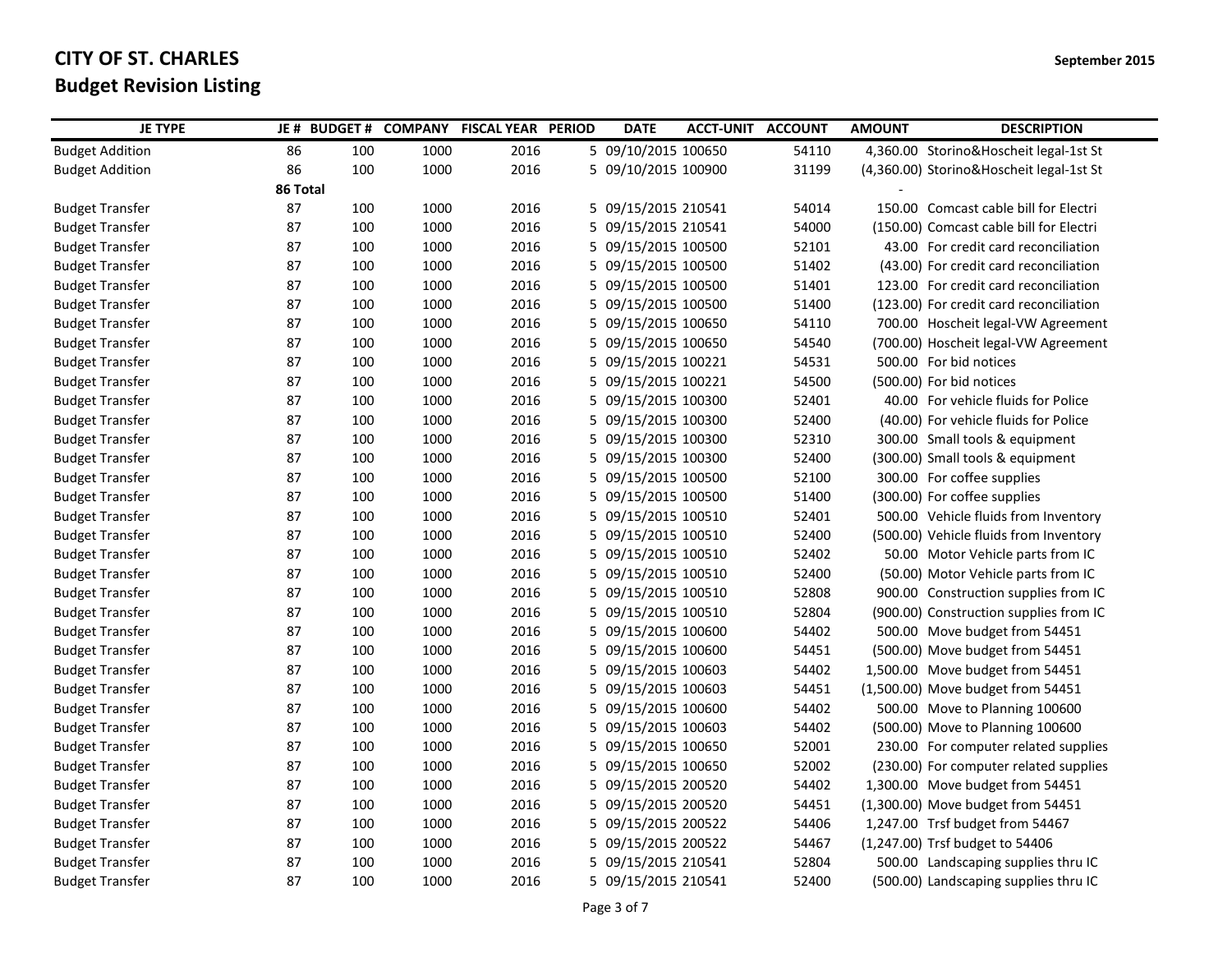| 54402<br><b>Budget Transfer</b><br>87<br>100<br>1000<br>2016<br>5 09/15/2015 220550<br>900.00 For copier maint agreement<br><b>Budget Transfer</b><br>87<br>100<br>1000<br>2016<br>5 09/15/2015 220550<br>54360<br>(900.00) For copier maint agreement<br>52000<br><b>Budget Transfer</b><br>87<br>100<br>1000<br>2016<br>5 09/15/2015 220551<br>200.00 For office supplies for WW<br>1000<br>52304<br>87<br>100<br>2016<br>5 09/15/2015 220551<br>(200.00) For office supplies for WW<br><b>Budget Transfer</b><br>52310<br>87<br>100<br>1000<br>2016<br>5 09/15/2015 220551<br><b>Budget Transfer</b><br>100.00 For small tools & equipment<br>52314<br><b>Budget Transfer</b><br>87<br>100<br>1000<br>2016<br>5 09/15/2015 220551<br>(100.00) For small tools & equipment<br>52700<br>87<br>100<br>1000<br>2016<br>5 09/15/2015 220552<br>500.00 Water line repair materials<br><b>Budget Transfer</b><br>87<br>1000<br>52400<br><b>Budget Transfer</b><br>100<br>2016<br>5 09/15/2015 220552<br>(500.00) Water line repair materials<br>87<br>100<br>1000<br>2016<br>5 09/15/2015 801512<br>52307<br>100.00 Plumbing supplies from IC<br><b>Budget Transfer</b><br>87<br>100<br>1000<br>2016<br>52310<br>(100.00) Plumbing supplies from IC<br><b>Budget Transfer</b><br>5 09/15/2015 801512<br>87<br>100<br>1000<br>2016<br>5 09/15/2015 801512<br>52312<br>300.00 Paints, solvents & supplies<br><b>Budget Transfer</b><br>100<br>1000<br>2016<br>52310<br><b>Budget Transfer</b><br>87<br>5 09/15/2015 801512<br>(300.00) Paints, solvents & supplies<br>52314<br><b>Budget Transfer</b><br>87<br>100<br>1000<br>2016<br>5 09/15/2015 801512<br>200.00 Parts for Equipment<br>87<br>52310<br><b>Budget Transfer</b><br>100<br>1000<br>2016<br>5 09/15/2015 801512<br>(200.00) Parts for Equipment | <b>JE TYPE</b>         | JE # BUDGET # |     | <b>COMPANY</b> | <b>FISCAL YEAR PERIOD</b> | <b>DATE</b> | <b>ACCT-UNIT ACCOUNT</b> |       | <b>AMOUNT</b> | <b>DESCRIPTION</b>                 |
|----------------------------------------------------------------------------------------------------------------------------------------------------------------------------------------------------------------------------------------------------------------------------------------------------------------------------------------------------------------------------------------------------------------------------------------------------------------------------------------------------------------------------------------------------------------------------------------------------------------------------------------------------------------------------------------------------------------------------------------------------------------------------------------------------------------------------------------------------------------------------------------------------------------------------------------------------------------------------------------------------------------------------------------------------------------------------------------------------------------------------------------------------------------------------------------------------------------------------------------------------------------------------------------------------------------------------------------------------------------------------------------------------------------------------------------------------------------------------------------------------------------------------------------------------------------------------------------------------------------------------------------------------------------------------------------------------------------------------------------------------------------------------------------------------------|------------------------|---------------|-----|----------------|---------------------------|-------------|--------------------------|-------|---------------|------------------------------------|
|                                                                                                                                                                                                                                                                                                                                                                                                                                                                                                                                                                                                                                                                                                                                                                                                                                                                                                                                                                                                                                                                                                                                                                                                                                                                                                                                                                                                                                                                                                                                                                                                                                                                                                                                                                                                          |                        |               |     |                |                           |             |                          |       |               |                                    |
|                                                                                                                                                                                                                                                                                                                                                                                                                                                                                                                                                                                                                                                                                                                                                                                                                                                                                                                                                                                                                                                                                                                                                                                                                                                                                                                                                                                                                                                                                                                                                                                                                                                                                                                                                                                                          |                        |               |     |                |                           |             |                          |       |               |                                    |
|                                                                                                                                                                                                                                                                                                                                                                                                                                                                                                                                                                                                                                                                                                                                                                                                                                                                                                                                                                                                                                                                                                                                                                                                                                                                                                                                                                                                                                                                                                                                                                                                                                                                                                                                                                                                          |                        |               |     |                |                           |             |                          |       |               |                                    |
|                                                                                                                                                                                                                                                                                                                                                                                                                                                                                                                                                                                                                                                                                                                                                                                                                                                                                                                                                                                                                                                                                                                                                                                                                                                                                                                                                                                                                                                                                                                                                                                                                                                                                                                                                                                                          |                        |               |     |                |                           |             |                          |       |               |                                    |
|                                                                                                                                                                                                                                                                                                                                                                                                                                                                                                                                                                                                                                                                                                                                                                                                                                                                                                                                                                                                                                                                                                                                                                                                                                                                                                                                                                                                                                                                                                                                                                                                                                                                                                                                                                                                          |                        |               |     |                |                           |             |                          |       |               |                                    |
|                                                                                                                                                                                                                                                                                                                                                                                                                                                                                                                                                                                                                                                                                                                                                                                                                                                                                                                                                                                                                                                                                                                                                                                                                                                                                                                                                                                                                                                                                                                                                                                                                                                                                                                                                                                                          |                        |               |     |                |                           |             |                          |       |               |                                    |
|                                                                                                                                                                                                                                                                                                                                                                                                                                                                                                                                                                                                                                                                                                                                                                                                                                                                                                                                                                                                                                                                                                                                                                                                                                                                                                                                                                                                                                                                                                                                                                                                                                                                                                                                                                                                          |                        |               |     |                |                           |             |                          |       |               |                                    |
|                                                                                                                                                                                                                                                                                                                                                                                                                                                                                                                                                                                                                                                                                                                                                                                                                                                                                                                                                                                                                                                                                                                                                                                                                                                                                                                                                                                                                                                                                                                                                                                                                                                                                                                                                                                                          |                        |               |     |                |                           |             |                          |       |               |                                    |
|                                                                                                                                                                                                                                                                                                                                                                                                                                                                                                                                                                                                                                                                                                                                                                                                                                                                                                                                                                                                                                                                                                                                                                                                                                                                                                                                                                                                                                                                                                                                                                                                                                                                                                                                                                                                          |                        |               |     |                |                           |             |                          |       |               |                                    |
|                                                                                                                                                                                                                                                                                                                                                                                                                                                                                                                                                                                                                                                                                                                                                                                                                                                                                                                                                                                                                                                                                                                                                                                                                                                                                                                                                                                                                                                                                                                                                                                                                                                                                                                                                                                                          |                        |               |     |                |                           |             |                          |       |               |                                    |
|                                                                                                                                                                                                                                                                                                                                                                                                                                                                                                                                                                                                                                                                                                                                                                                                                                                                                                                                                                                                                                                                                                                                                                                                                                                                                                                                                                                                                                                                                                                                                                                                                                                                                                                                                                                                          |                        |               |     |                |                           |             |                          |       |               |                                    |
|                                                                                                                                                                                                                                                                                                                                                                                                                                                                                                                                                                                                                                                                                                                                                                                                                                                                                                                                                                                                                                                                                                                                                                                                                                                                                                                                                                                                                                                                                                                                                                                                                                                                                                                                                                                                          |                        |               |     |                |                           |             |                          |       |               |                                    |
|                                                                                                                                                                                                                                                                                                                                                                                                                                                                                                                                                                                                                                                                                                                                                                                                                                                                                                                                                                                                                                                                                                                                                                                                                                                                                                                                                                                                                                                                                                                                                                                                                                                                                                                                                                                                          |                        |               |     |                |                           |             |                          |       |               |                                    |
|                                                                                                                                                                                                                                                                                                                                                                                                                                                                                                                                                                                                                                                                                                                                                                                                                                                                                                                                                                                                                                                                                                                                                                                                                                                                                                                                                                                                                                                                                                                                                                                                                                                                                                                                                                                                          |                        |               |     |                |                           |             |                          |       |               |                                    |
| 5 09/15/2015 800223                                                                                                                                                                                                                                                                                                                                                                                                                                                                                                                                                                                                                                                                                                                                                                                                                                                                                                                                                                                                                                                                                                                                                                                                                                                                                                                                                                                                                                                                                                                                                                                                                                                                                                                                                                                      | <b>Budget Transfer</b> | 87            | 100 | 1000           | 2016                      |             |                          | 52306 |               | 100.00 For signage/traffic control |
| 87<br>1000<br>2016<br>52302<br>(100.00) For signage/traffic control<br><b>Budget Transfer</b><br>100<br>5 09/15/2015 800223                                                                                                                                                                                                                                                                                                                                                                                                                                                                                                                                                                                                                                                                                                                                                                                                                                                                                                                                                                                                                                                                                                                                                                                                                                                                                                                                                                                                                                                                                                                                                                                                                                                                              |                        |               |     |                |                           |             |                          |       |               |                                    |
| 52305<br>100.00 For safety supplies<br><b>Budget Transfer</b><br>87<br>100<br>1000<br>2016<br>5 09/15/2015 800223                                                                                                                                                                                                                                                                                                                                                                                                                                                                                                                                                                                                                                                                                                                                                                                                                                                                                                                                                                                                                                                                                                                                                                                                                                                                                                                                                                                                                                                                                                                                                                                                                                                                                        |                        |               |     |                |                           |             |                          |       |               |                                    |
| 87<br>100<br>1000<br>2016<br>5 09/15/2015 800223<br>52310<br>(100.00) For signage/traffic control<br><b>Budget Transfer</b>                                                                                                                                                                                                                                                                                                                                                                                                                                                                                                                                                                                                                                                                                                                                                                                                                                                                                                                                                                                                                                                                                                                                                                                                                                                                                                                                                                                                                                                                                                                                                                                                                                                                              |                        |               |     |                |                           |             |                          |       |               |                                    |
| 87 Total                                                                                                                                                                                                                                                                                                                                                                                                                                                                                                                                                                                                                                                                                                                                                                                                                                                                                                                                                                                                                                                                                                                                                                                                                                                                                                                                                                                                                                                                                                                                                                                                                                                                                                                                                                                                 |                        |               |     |                |                           |             |                          |       |               |                                    |
| <b>Budget Transfer</b><br>88<br>100<br>1000<br>2016<br>5 09/15/2015 100110<br>54189<br>3,520.00 Hire temp receptionist                                                                                                                                                                                                                                                                                                                                                                                                                                                                                                                                                                                                                                                                                                                                                                                                                                                                                                                                                                                                                                                                                                                                                                                                                                                                                                                                                                                                                                                                                                                                                                                                                                                                                   |                        |               |     |                |                           |             |                          |       |               |                                    |
| 100<br>1000<br>2016<br>5 09/15/2015 100110<br>50101<br><b>Budget Transfer</b><br>88<br>(3,520.00) Hire temp receptionist                                                                                                                                                                                                                                                                                                                                                                                                                                                                                                                                                                                                                                                                                                                                                                                                                                                                                                                                                                                                                                                                                                                                                                                                                                                                                                                                                                                                                                                                                                                                                                                                                                                                                 |                        |               |     |                |                           |             |                          |       |               |                                    |
| 88 Total                                                                                                                                                                                                                                                                                                                                                                                                                                                                                                                                                                                                                                                                                                                                                                                                                                                                                                                                                                                                                                                                                                                                                                                                                                                                                                                                                                                                                                                                                                                                                                                                                                                                                                                                                                                                 |                        |               |     |                |                           |             |                          |       |               |                                    |
| 89<br>1000<br>5 09/21/2015 210540<br>1,367.00 Car Rental Claim-Wolff<br><b>Budget Addition</b><br>100<br>2016<br>55180                                                                                                                                                                                                                                                                                                                                                                                                                                                                                                                                                                                                                                                                                                                                                                                                                                                                                                                                                                                                                                                                                                                                                                                                                                                                                                                                                                                                                                                                                                                                                                                                                                                                                   |                        |               |     |                |                           |             |                          |       |               |                                    |
| 89<br>100<br>1000<br>2016<br>5 09/21/2015 210900<br>31199<br>(1,367.00) Car Rental Claim-Wolff<br><b>Budget Addition</b>                                                                                                                                                                                                                                                                                                                                                                                                                                                                                                                                                                                                                                                                                                                                                                                                                                                                                                                                                                                                                                                                                                                                                                                                                                                                                                                                                                                                                                                                                                                                                                                                                                                                                 |                        |               |     |                |                           |             |                          |       |               |                                    |
| 89 Total                                                                                                                                                                                                                                                                                                                                                                                                                                                                                                                                                                                                                                                                                                                                                                                                                                                                                                                                                                                                                                                                                                                                                                                                                                                                                                                                                                                                                                                                                                                                                                                                                                                                                                                                                                                                 |                        |               |     |                |                           |             |                          |       |               |                                    |
| <b>Budget Transfer</b><br>90<br>100<br>1000<br>2016<br>5 09/21/2015 100501<br>51402<br>57.00 For K. Young conference                                                                                                                                                                                                                                                                                                                                                                                                                                                                                                                                                                                                                                                                                                                                                                                                                                                                                                                                                                                                                                                                                                                                                                                                                                                                                                                                                                                                                                                                                                                                                                                                                                                                                     |                        |               |     |                |                           |             |                          |       |               |                                    |
| 1000<br>2016<br>5 09/21/2015 100501<br>(57.00) For K. Young conference<br><b>Budget Transfer</b><br>90<br>100<br>51400                                                                                                                                                                                                                                                                                                                                                                                                                                                                                                                                                                                                                                                                                                                                                                                                                                                                                                                                                                                                                                                                                                                                                                                                                                                                                                                                                                                                                                                                                                                                                                                                                                                                                   |                        |               |     |                |                           |             |                          |       |               |                                    |
| 90 Total                                                                                                                                                                                                                                                                                                                                                                                                                                                                                                                                                                                                                                                                                                                                                                                                                                                                                                                                                                                                                                                                                                                                                                                                                                                                                                                                                                                                                                                                                                                                                                                                                                                                                                                                                                                                 |                        |               |     |                |                           |             |                          |       |               |                                    |
| 55223<br>91<br>100<br>1000<br>2016<br>5 09/23/2015 220552<br>13,278.00 MV Reserve-Rented Backhoe<br>Budget Transfer                                                                                                                                                                                                                                                                                                                                                                                                                                                                                                                                                                                                                                                                                                                                                                                                                                                                                                                                                                                                                                                                                                                                                                                                                                                                                                                                                                                                                                                                                                                                                                                                                                                                                      |                        |               |     |                |                           |             |                          |       |               |                                    |
| 1000<br>2016<br>54513<br>91<br>100<br>5 09/23/2015 220552<br>(5,000.00) MV Reserve-Rented Backhoe<br><b>Budget Transfer</b>                                                                                                                                                                                                                                                                                                                                                                                                                                                                                                                                                                                                                                                                                                                                                                                                                                                                                                                                                                                                                                                                                                                                                                                                                                                                                                                                                                                                                                                                                                                                                                                                                                                                              |                        |               |     |                |                           |             |                          |       |               |                                    |
| 54465<br><b>Budget Transfer</b><br>91<br>100<br>1000<br>2016<br>5 09/23/2015 220552<br>(8,278.00) MV Reserve-Rented Backhoe                                                                                                                                                                                                                                                                                                                                                                                                                                                                                                                                                                                                                                                                                                                                                                                                                                                                                                                                                                                                                                                                                                                                                                                                                                                                                                                                                                                                                                                                                                                                                                                                                                                                              |                        |               |     |                |                           |             |                          |       |               |                                    |
| 52307<br><b>Budget Transfer</b><br>91<br>100<br>1000<br>2016<br>5 09/23/2015 220552<br>1,500.00 For plumbing supplies                                                                                                                                                                                                                                                                                                                                                                                                                                                                                                                                                                                                                                                                                                                                                                                                                                                                                                                                                                                                                                                                                                                                                                                                                                                                                                                                                                                                                                                                                                                                                                                                                                                                                    |                        |               |     |                |                           |             |                          |       |               |                                    |
| 100<br>1000<br>2016<br>5 09/23/2015 220552<br>52314<br><b>Budget Transfer</b><br>91<br>(1,500.00) For plumbing supplies                                                                                                                                                                                                                                                                                                                                                                                                                                                                                                                                                                                                                                                                                                                                                                                                                                                                                                                                                                                                                                                                                                                                                                                                                                                                                                                                                                                                                                                                                                                                                                                                                                                                                  |                        |               |     |                |                           |             |                          |       |               |                                    |
| <b>Budget Transfer</b><br>91<br>100<br>1000<br>2016<br>5 09/23/2015 220551<br>54402<br>1,800.00 Move budget-copier maint                                                                                                                                                                                                                                                                                                                                                                                                                                                                                                                                                                                                                                                                                                                                                                                                                                                                                                                                                                                                                                                                                                                                                                                                                                                                                                                                                                                                                                                                                                                                                                                                                                                                                 |                        |               |     |                |                           |             |                          |       |               |                                    |
| 91<br>100<br>1000<br>2016<br>5 09/23/2015 220551<br>54452<br><b>Budget Transfer</b><br>(1,800.00) Move budget-copier maint                                                                                                                                                                                                                                                                                                                                                                                                                                                                                                                                                                                                                                                                                                                                                                                                                                                                                                                                                                                                                                                                                                                                                                                                                                                                                                                                                                                                                                                                                                                                                                                                                                                                               |                        |               |     |                |                           |             |                          |       |               |                                    |
| 52700<br><b>Budget Transfer</b><br>91<br>100<br>1000<br>2016<br>5 09/23/2015 100510<br>2,000.00 Water Line Repair Materials                                                                                                                                                                                                                                                                                                                                                                                                                                                                                                                                                                                                                                                                                                                                                                                                                                                                                                                                                                                                                                                                                                                                                                                                                                                                                                                                                                                                                                                                                                                                                                                                                                                                              |                        |               |     |                |                           |             |                          |       |               |                                    |
| <b>Budget Transfer</b><br>1000<br>2016<br>5 09/23/2015 100510<br>52500<br>91<br>100<br>(2,000.00) Water Line Repair Materials                                                                                                                                                                                                                                                                                                                                                                                                                                                                                                                                                                                                                                                                                                                                                                                                                                                                                                                                                                                                                                                                                                                                                                                                                                                                                                                                                                                                                                                                                                                                                                                                                                                                            |                        |               |     |                |                           |             |                          |       |               |                                    |
| <b>Budget Transfer</b><br>91<br>100<br>1000<br>2016<br>5 09/23/2015 100501<br>50101<br>5,627.00 Move PT wages to sep account                                                                                                                                                                                                                                                                                                                                                                                                                                                                                                                                                                                                                                                                                                                                                                                                                                                                                                                                                                                                                                                                                                                                                                                                                                                                                                                                                                                                                                                                                                                                                                                                                                                                             |                        |               |     |                |                           |             |                          |       |               |                                    |
| <b>Budget Transfer</b><br>91<br>100<br>1000<br>5 09/23/2015 100501<br>50100<br>2016<br>(5,627.00) Move PT wages to sep account                                                                                                                                                                                                                                                                                                                                                                                                                                                                                                                                                                                                                                                                                                                                                                                                                                                                                                                                                                                                                                                                                                                                                                                                                                                                                                                                                                                                                                                                                                                                                                                                                                                                           |                        |               |     |                |                           |             |                          |       |               |                                    |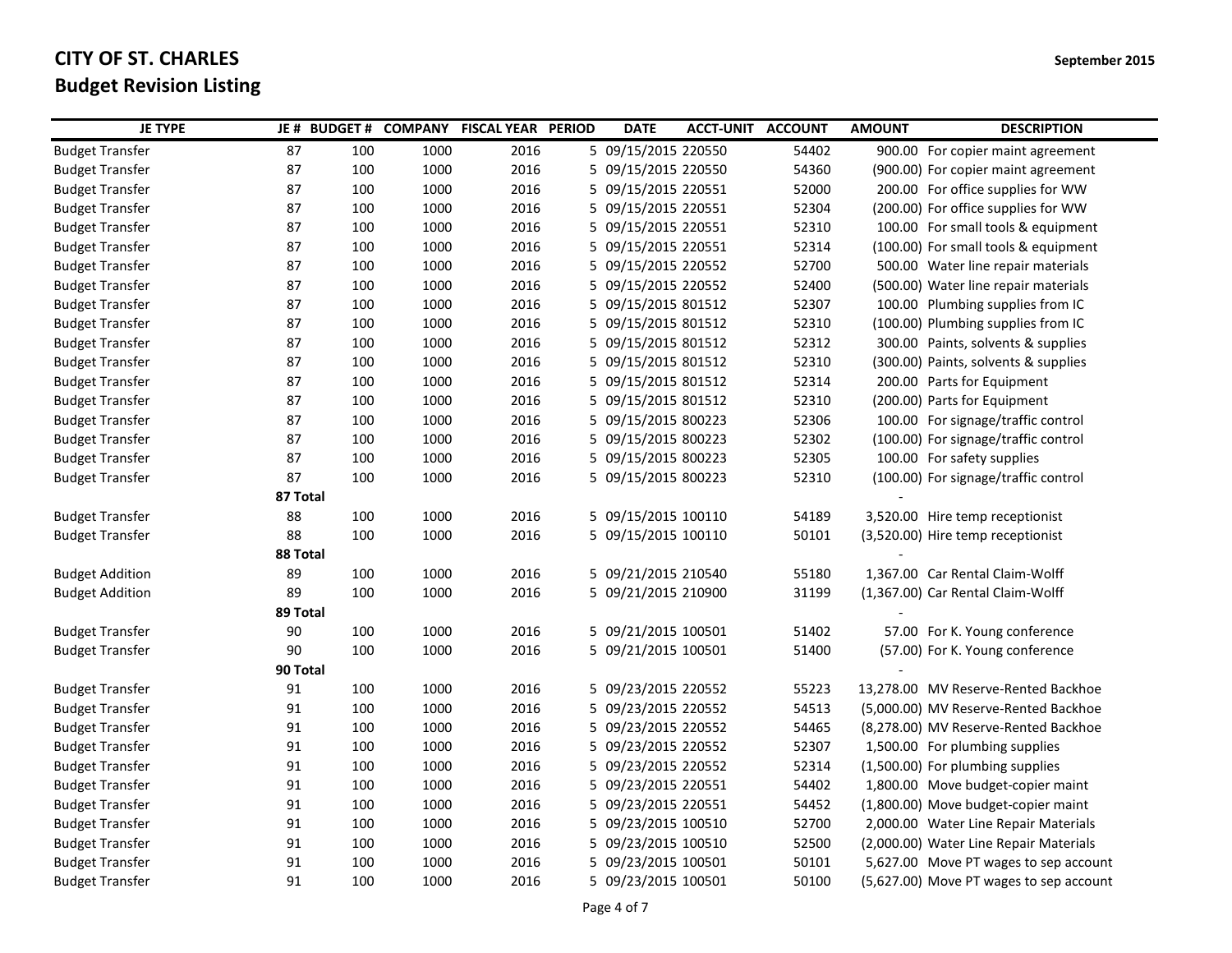| <b>JE TYPE</b>                 | JE # BUDGET # |     |      | <b>COMPANY FISCAL YEAR PERIOD</b> | <b>DATE</b>         | <b>ACCT-UNIT ACCOUNT</b> |       | <b>AMOUNT</b> | <b>DESCRIPTION</b>                         |
|--------------------------------|---------------|-----|------|-----------------------------------|---------------------|--------------------------|-------|---------------|--------------------------------------------|
| <b>Budget Transfer</b>         | 91            | 100 | 1000 | 2016                              | 5 09/23/2015 100401 |                          | 54305 |               | 1,400.00 Fire Dept Mowing from 100510      |
| <b>Budget Transfer</b>         | 91            | 100 | 1000 | 2016                              | 5 09/23/2015 100510 |                          | 54305 |               | (1,400.00) Fire Dept Mowing to 100401      |
|                                | 91 Total      |     |      |                                   |                     |                          |       |               |                                            |
| <b>Budget Addition</b>         | 92            | 100 | 1000 | 2016                              | 5 09/23/2015 220999 |                          | 47500 |               | 13,278.00 Add'l MV Reserve-Rented Backho   |
| <b>Budget Addition</b>         | 92            | 100 | 1000 | 2016                              | 5 09/23/2015 220900 |                          | 31199 |               | (13,278.00) Add'l MV Reserve-Rented Backho |
|                                | 92 Total      |     |      |                                   |                     |                          |       |               |                                            |
| <b>Budget Transfer</b>         | 93            | 100 | 1000 | 2016                              | 5 09/23/2015 100200 |                          | 54110 |               | 750.00 For legal services                  |
| <b>Budget Transfer</b>         | 93            | 100 | 1000 | 2016                              | 5 09/23/2015 100200 |                          | 54252 |               | (750.00) For legal services                |
| <b>Budget Transfer</b>         | 93            | 100 | 1000 | 2016                              | 5 09/23/2015 100110 |                          | 52100 |               | 100.00 For refreshment supplies            |
| <b>Budget Transfer</b>         | 93            | 100 | 1000 | 2016                              | 5 09/23/2015 100110 |                          | 51400 |               | (100.00) For refreshment supplies          |
| <b>Budget Transfer</b>         | 93            | 100 | 1000 | 2016                              | 5 09/23/2015 100500 |                          | 52300 |               | 75.00 For janitorial supplies              |
| <b>Budget Transfer</b>         | 93            | 100 | 1000 | 2016                              | 5 09/23/2015 100500 |                          | 52305 |               | (75.00) For janitorial supplies            |
| <b>Budget Transfer</b>         | 93            | 100 | 1000 | 2016                              | 5 09/23/2015 200520 |                          | 52310 |               | 50.00 For small tools and equipment        |
| <b>Budget Transfer</b>         | 93            | 100 | 1000 | 2016                              | 5 09/23/2015 200520 |                          | 52201 |               | (50.00) For small tools and equipment      |
| <b>Budget Transfer</b>         | 93            | 100 | 1000 | 2016                              | 5 09/23/2015 200521 |                          | 54014 |               | 100.00 For cable charges                   |
| <b>Budget Transfer</b>         | 93            | 100 | 1000 | 2016                              | 5 09/23/2015 200521 |                          | 54110 |               | (100.00) For cable charges                 |
| <b>Budget Transfer</b>         | 93            | 100 | 1000 | 2016                              | 5 09/23/2015 210541 |                          | 52306 |               | 100.00 For traffic control/signage         |
| <b>Budget Transfer</b>         | 93            | 100 | 1000 | 2016                              | 5 09/23/2015 210541 |                          | 52307 |               | (100.00) For traffic control/signage       |
| <b>Budget Transfer</b>         | 93            | 100 | 1000 | 2016                              | 5 09/23/2015 210541 |                          | 52311 |               | 900.00 For hardware supplies               |
| <b>Budget Transfer</b>         | 93            | 100 | 1000 | 2016                              | 5 09/23/2015 210541 |                          | 52314 |               | (900.00) For hardware supplies             |
| <b>Budget Transfer</b>         | 93            | 100 | 1000 | 2016                              | 5 09/23/2015 210541 |                          | 54000 |               | 150.00 Correct FB JE 83 wrong AU           |
| <b>Budget Transfer</b>         | 93            | 100 | 1000 | 2016                              | 5 09/23/2015 210541 |                          | 54014 |               | (150.00) Correct FB JE 83 wrong AU         |
| <b>Budget Transfer</b>         | 93            | 100 | 1000 | 2016                              | 5 09/23/2015 210542 |                          | 51402 |               | 10.00 For meals while training             |
| <b>Budget Transfer</b>         | 93            | 100 | 1000 | 2016                              | 5 09/23/2015 210542 |                          | 51300 |               | (10.00) For meals while training           |
| <b>Budget Transfer</b>         | 93            | 100 | 1000 | 2016                              | 5 09/23/2015 210542 |                          | 52314 |               | 970.00 Parts for equipment                 |
| <b>Budget Transfer</b>         | 93            | 100 | 1000 | 2016                              | 5 09/23/2015 210542 |                          | 52807 |               | (970.00) Parts for equipment               |
| <b>Budget Transfer</b>         | 93            | 100 | 1000 | 2016                              | 5 09/23/2015 220551 |                          | 52302 |               | 400.00 For bldg maint supplies             |
| <b>Budget Transfer</b>         | 93            | 100 | 1000 | 2016                              | 5 09/23/2015 220551 |                          | 52304 |               | (400.00) For bldg maint supplies           |
| <b>Budget Transfer</b>         | 93            | 100 | 1000 | 2016                              | 5 09/23/2015 220551 |                          | 54110 |               | 900.00 For legal services                  |
| <b>Budget Transfer</b>         | 93            | 100 | 1000 | 2016                              | 5 09/23/2015 220551 |                          | 54371 |               | (900.00) For legal services                |
| <b>Budget Transfer</b>         | 93            | 100 | 1000 | 2016                              | 5 09/23/2015 220552 |                          | 52306 |               | 900.00 For traffic control/signage         |
| <b>Budget Transfer</b>         | 93            | 100 | 1000 | 2016                              | 5 09/23/2015 220552 |                          | 52304 |               | (900.00) For traffic control/signage       |
|                                | 93 Total      |     |      |                                   |                     |                          |       |               |                                            |
| <b>Budget Addition</b>         | 94            | 100 | 1000 | 2016                              | 5 09/25/2015 803500 |                          | 55180 |               | 1,340.00 Trip & Fall-Stevens               |
| <b>Budget Addition</b>         | 94            | 100 | 1000 | 2016                              | 5 09/25/2015 800900 |                          | 31199 |               | (1,340.00) Trip & Fall-Stevens             |
|                                | 94 Total      |     |      |                                   |                     |                          |       |               |                                            |
| Roll Forward of Budget for Enc | 95            | 100 | 1000 | 2016                              | 5 09/25/2015 200521 |                          | 54303 |               | 1,760.00 R/F PO 80007 PAID IN SEP          |
| Roll Forward of Budget for Enc | 95            | 100 | 1000 | 2016                              | 5 09/25/2015 200521 |                          | 54308 |               | 5,493.00 R/F PO 83719 PAID IN SEP          |
| Roll Forward of Budget for Enc | 95            | 100 | 1000 | 2016                              | 5 09/25/2015 200521 |                          | 56203 |               | 6,635.05 R/F PO 83719 PAID IN SEP          |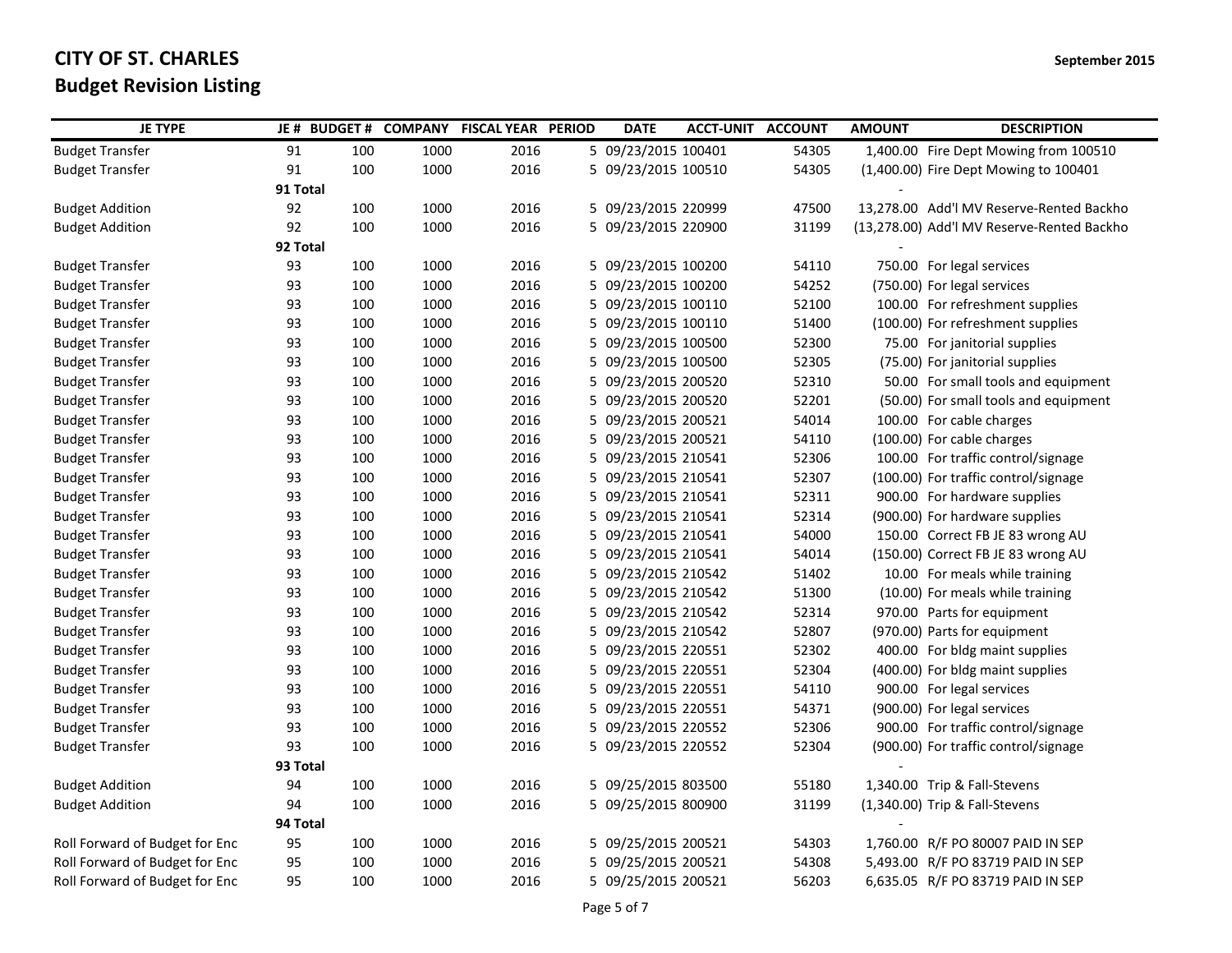| 5 09/25/2015 200900<br>Roll Forward of Budget for Enc<br>95<br>100<br>1000<br>2016<br>31198<br>(13,888.05) R/F P/Y PO's for SEP<br>Roll Forward of Budget for Enc<br>95<br>100<br>1000<br>2016<br>5 09/25/2015 220552<br>56002<br>2,665.00 R/F PO 82921 PAID IN SEP<br>1000<br>2016<br>31198<br>Roll Forward of Budget for Enc<br>95<br>100<br>5 09/25/2015 220900<br>(2,665.00) R/F P/Y PO's for SEP<br>Roll Forward of Budget for Enc<br>100<br>1000<br>2016<br>5 09/25/2015 501500<br>56202<br>95<br>236.86 R/F PO 68107 TO FY 15/16<br>1000<br>2016<br>5 09/25/2015 501900<br>31198<br>(236.86) R/F P/Y PO's for SEP<br>Roll Forward of Budget for Enc<br>95<br>100<br>Roll Forward of Budget for Enc<br>95<br>100<br>1000<br>2016<br>5 09/25/2015 200521<br>54491<br>(2,667.00) Reverse R/F 83656 s/b CY<br>95<br>5 09/25/2015 200900<br>Roll Forward of Budget for Enc<br>100<br>1000<br>2016<br>31198<br>2,667.00 Reverse R/F 83656 s/b CY<br>95 Total<br>Roll Forward Budget for Non PO<br>100<br>5 09/28/2015 220552<br>56002<br>4,750.00 R/F from Pending for WW6015<br>96<br>1000<br>2016<br>Roll Forward Budget for Non PO<br>96<br>100<br>1000<br>2016<br>5 09/28/2015 220552<br>59999<br>(4,750.00) R/F for Flow Monitoring WW6015<br>96 Total<br>Roll Forward of Budget for Enc<br>97<br>2016<br>5 09/28/2015 220552<br>56002<br>1,500.00 R/F remainder of PO 82921<br>100<br>1000<br>Roll Forward of Budget for Enc<br>97<br>100<br>1000<br>2016<br>5 09/28/2015 220900<br>31198<br>(1,500.00) R/F remainder of PO 82921<br>97 Total<br>5 09/28/2015 513501<br><b>Budget Transfer</b><br>98<br>100<br>1000<br>2016<br>56160<br>58,027.00 Fox Glen Norton Stream Stab CE<br>98<br>100<br>1000<br>2016<br>5 09/28/2015 513501<br>56101<br><b>Budget Transfer</b><br>(58,027.00) Fox Glen Norton Stream Stab CE<br>98 Total<br>5 09/29/2015 100221<br>99<br>100<br>1000<br>2016<br>52100<br>500.00 Lunch supplies for City Hall<br><b>Budget Transfer</b><br>5 09/29/2015 100221<br>52000<br><b>Budget Transfer</b><br>99<br>100<br>1000<br>2016<br>(500.00) Lunch supplies for City Hall<br>100<br>1000<br>2016<br>5 09/29/2015 100501<br>54403<br><b>Budget Transfer</b><br>99<br>500.00 From maint other equipment<br><b>Budget Transfer</b><br>99<br>100<br>1000<br>2016<br>5 09/29/2015 100501<br>54467<br>(500.00) From maint other equipment<br>99 Total<br>100<br>1000<br>2016<br>5 09/30/2015 801512<br>54500<br>100.00 For postage/freight for Fleet<br><b>Budget Transfer</b><br>100<br>100<br>1000<br>2016<br>5 09/30/2015 801512<br>54520<br>(100.00) For postage/freight for Fleet<br><b>Budget Transfer</b><br>100<br>5 09/30/2015 100110<br>52000<br>100.00 Misc office supplies<br><b>Budget Transfer</b><br>100<br>1000<br>2016<br>100<br>100<br>2016<br>5 09/30/2015 100110<br>52101<br>(100.00) Misc office supplies<br><b>Budget Transfer</b><br>100<br>1000<br>5 09/30/2015 100200<br>51600<br><b>Budget Transfer</b><br>100<br>100<br>1000<br>2016<br>227.00 IS Uniforms<br>100<br>1000<br>2016<br>5 09/30/2015 100200<br>52001<br>(227.00) IS Uniforms<br><b>Budget Transfer</b><br>100<br>54520<br>100<br>1000<br>2016<br>5 09/30/2015 100200<br>5.00 For IS Printing<br><b>Budget Transfer</b><br>100<br>100<br>1000<br>2016<br>5 09/30/2015 100200<br>52001<br>(5.00) For IS Printing<br><b>Budget Transfer</b><br>100<br>100<br>1000<br>2016<br>5 09/30/2015 100300<br>50204<br><b>Budget Transfer</b><br>100<br>500.00 Police Admin Extra Duty<br>100<br>1000<br>2016<br>5 09/30/2015 100300<br>50200<br><b>Budget Transfer</b><br>100<br>(500.00) Police Admin Extra Duty<br>5 09/30/2015 100501<br>54480<br>300.00 Central Garage Svcs<br><b>Budget Transfer</b><br>100<br>100<br>1000<br>2016<br>100<br>1000<br>2016<br>5 09/30/2015 100501<br>54531<br>(300.00) Central Garage Svcs<br><b>Budget Transfer</b><br>100<br><b>Budget Transfer</b><br>100<br>100<br>1000<br>2016<br>5 09/30/2015 100603<br>50101<br>150.00 For K. Webb Assistance in B&CE<br>100<br>1000<br>2016<br>5 09/30/2015 100603<br>50200<br>(150.00) For K. Webb Assistance in B&CE<br><b>Budget Transfer</b><br>100<br>5 09/30/2015 210542<br>52314<br><b>Budget Transfer</b><br>100<br>1000<br>2016<br>950.00 For parts for equipment<br>100<br><b>Budget Transfer</b><br>100<br>100<br>1000<br>2016<br>5 09/30/2015 210542<br>52310<br>(950.00) For parts for equipment<br>100<br>1000<br>2016<br>5 09/30/2015 220551<br>52300<br>200.00 For janitorial supplies<br><b>Budget Transfer</b><br>100 | <b>JE TYPE</b> |  | JE# BUDGET# COMPANY FISCAL YEAR PERIOD | <b>DATE</b> | <b>ACCT-UNIT ACCOUNT</b> | <b>AMOUNT</b> | <b>DESCRIPTION</b> |
|------------------------------------------------------------------------------------------------------------------------------------------------------------------------------------------------------------------------------------------------------------------------------------------------------------------------------------------------------------------------------------------------------------------------------------------------------------------------------------------------------------------------------------------------------------------------------------------------------------------------------------------------------------------------------------------------------------------------------------------------------------------------------------------------------------------------------------------------------------------------------------------------------------------------------------------------------------------------------------------------------------------------------------------------------------------------------------------------------------------------------------------------------------------------------------------------------------------------------------------------------------------------------------------------------------------------------------------------------------------------------------------------------------------------------------------------------------------------------------------------------------------------------------------------------------------------------------------------------------------------------------------------------------------------------------------------------------------------------------------------------------------------------------------------------------------------------------------------------------------------------------------------------------------------------------------------------------------------------------------------------------------------------------------------------------------------------------------------------------------------------------------------------------------------------------------------------------------------------------------------------------------------------------------------------------------------------------------------------------------------------------------------------------------------------------------------------------------------------------------------------------------------------------------------------------------------------------------------------------------------------------------------------------------------------------------------------------------------------------------------------------------------------------------------------------------------------------------------------------------------------------------------------------------------------------------------------------------------------------------------------------------------------------------------------------------------------------------------------------------------------------------------------------------------------------------------------------------------------------------------------------------------------------------------------------------------------------------------------------------------------------------------------------------------------------------------------------------------------------------------------------------------------------------------------------------------------------------------------------------------------------------------------------------------------------------------------------------------------------------------------------------------------------------------------------------------------------------------------------------------------------------------------------------------------------------------------------------------------------------------------------------------------------------------------------------------------------------------------------------------------------------------------------------------------------------------------------------------------------------------------------------------------------------------------------------------------------------------------------------------------------------------------------------------------------------------------------------------------------------------------------------------|----------------|--|----------------------------------------|-------------|--------------------------|---------------|--------------------|
|                                                                                                                                                                                                                                                                                                                                                                                                                                                                                                                                                                                                                                                                                                                                                                                                                                                                                                                                                                                                                                                                                                                                                                                                                                                                                                                                                                                                                                                                                                                                                                                                                                                                                                                                                                                                                                                                                                                                                                                                                                                                                                                                                                                                                                                                                                                                                                                                                                                                                                                                                                                                                                                                                                                                                                                                                                                                                                                                                                                                                                                                                                                                                                                                                                                                                                                                                                                                                                                                                                                                                                                                                                                                                                                                                                                                                                                                                                                                                                                                                                                                                                                                                                                                                                                                                                                                                                                                                                                                                                                        |                |  |                                        |             |                          |               |                    |
|                                                                                                                                                                                                                                                                                                                                                                                                                                                                                                                                                                                                                                                                                                                                                                                                                                                                                                                                                                                                                                                                                                                                                                                                                                                                                                                                                                                                                                                                                                                                                                                                                                                                                                                                                                                                                                                                                                                                                                                                                                                                                                                                                                                                                                                                                                                                                                                                                                                                                                                                                                                                                                                                                                                                                                                                                                                                                                                                                                                                                                                                                                                                                                                                                                                                                                                                                                                                                                                                                                                                                                                                                                                                                                                                                                                                                                                                                                                                                                                                                                                                                                                                                                                                                                                                                                                                                                                                                                                                                                                        |                |  |                                        |             |                          |               |                    |
|                                                                                                                                                                                                                                                                                                                                                                                                                                                                                                                                                                                                                                                                                                                                                                                                                                                                                                                                                                                                                                                                                                                                                                                                                                                                                                                                                                                                                                                                                                                                                                                                                                                                                                                                                                                                                                                                                                                                                                                                                                                                                                                                                                                                                                                                                                                                                                                                                                                                                                                                                                                                                                                                                                                                                                                                                                                                                                                                                                                                                                                                                                                                                                                                                                                                                                                                                                                                                                                                                                                                                                                                                                                                                                                                                                                                                                                                                                                                                                                                                                                                                                                                                                                                                                                                                                                                                                                                                                                                                                                        |                |  |                                        |             |                          |               |                    |
|                                                                                                                                                                                                                                                                                                                                                                                                                                                                                                                                                                                                                                                                                                                                                                                                                                                                                                                                                                                                                                                                                                                                                                                                                                                                                                                                                                                                                                                                                                                                                                                                                                                                                                                                                                                                                                                                                                                                                                                                                                                                                                                                                                                                                                                                                                                                                                                                                                                                                                                                                                                                                                                                                                                                                                                                                                                                                                                                                                                                                                                                                                                                                                                                                                                                                                                                                                                                                                                                                                                                                                                                                                                                                                                                                                                                                                                                                                                                                                                                                                                                                                                                                                                                                                                                                                                                                                                                                                                                                                                        |                |  |                                        |             |                          |               |                    |
|                                                                                                                                                                                                                                                                                                                                                                                                                                                                                                                                                                                                                                                                                                                                                                                                                                                                                                                                                                                                                                                                                                                                                                                                                                                                                                                                                                                                                                                                                                                                                                                                                                                                                                                                                                                                                                                                                                                                                                                                                                                                                                                                                                                                                                                                                                                                                                                                                                                                                                                                                                                                                                                                                                                                                                                                                                                                                                                                                                                                                                                                                                                                                                                                                                                                                                                                                                                                                                                                                                                                                                                                                                                                                                                                                                                                                                                                                                                                                                                                                                                                                                                                                                                                                                                                                                                                                                                                                                                                                                                        |                |  |                                        |             |                          |               |                    |
|                                                                                                                                                                                                                                                                                                                                                                                                                                                                                                                                                                                                                                                                                                                                                                                                                                                                                                                                                                                                                                                                                                                                                                                                                                                                                                                                                                                                                                                                                                                                                                                                                                                                                                                                                                                                                                                                                                                                                                                                                                                                                                                                                                                                                                                                                                                                                                                                                                                                                                                                                                                                                                                                                                                                                                                                                                                                                                                                                                                                                                                                                                                                                                                                                                                                                                                                                                                                                                                                                                                                                                                                                                                                                                                                                                                                                                                                                                                                                                                                                                                                                                                                                                                                                                                                                                                                                                                                                                                                                                                        |                |  |                                        |             |                          |               |                    |
|                                                                                                                                                                                                                                                                                                                                                                                                                                                                                                                                                                                                                                                                                                                                                                                                                                                                                                                                                                                                                                                                                                                                                                                                                                                                                                                                                                                                                                                                                                                                                                                                                                                                                                                                                                                                                                                                                                                                                                                                                                                                                                                                                                                                                                                                                                                                                                                                                                                                                                                                                                                                                                                                                                                                                                                                                                                                                                                                                                                                                                                                                                                                                                                                                                                                                                                                                                                                                                                                                                                                                                                                                                                                                                                                                                                                                                                                                                                                                                                                                                                                                                                                                                                                                                                                                                                                                                                                                                                                                                                        |                |  |                                        |             |                          |               |                    |
|                                                                                                                                                                                                                                                                                                                                                                                                                                                                                                                                                                                                                                                                                                                                                                                                                                                                                                                                                                                                                                                                                                                                                                                                                                                                                                                                                                                                                                                                                                                                                                                                                                                                                                                                                                                                                                                                                                                                                                                                                                                                                                                                                                                                                                                                                                                                                                                                                                                                                                                                                                                                                                                                                                                                                                                                                                                                                                                                                                                                                                                                                                                                                                                                                                                                                                                                                                                                                                                                                                                                                                                                                                                                                                                                                                                                                                                                                                                                                                                                                                                                                                                                                                                                                                                                                                                                                                                                                                                                                                                        |                |  |                                        |             |                          |               |                    |
|                                                                                                                                                                                                                                                                                                                                                                                                                                                                                                                                                                                                                                                                                                                                                                                                                                                                                                                                                                                                                                                                                                                                                                                                                                                                                                                                                                                                                                                                                                                                                                                                                                                                                                                                                                                                                                                                                                                                                                                                                                                                                                                                                                                                                                                                                                                                                                                                                                                                                                                                                                                                                                                                                                                                                                                                                                                                                                                                                                                                                                                                                                                                                                                                                                                                                                                                                                                                                                                                                                                                                                                                                                                                                                                                                                                                                                                                                                                                                                                                                                                                                                                                                                                                                                                                                                                                                                                                                                                                                                                        |                |  |                                        |             |                          |               |                    |
|                                                                                                                                                                                                                                                                                                                                                                                                                                                                                                                                                                                                                                                                                                                                                                                                                                                                                                                                                                                                                                                                                                                                                                                                                                                                                                                                                                                                                                                                                                                                                                                                                                                                                                                                                                                                                                                                                                                                                                                                                                                                                                                                                                                                                                                                                                                                                                                                                                                                                                                                                                                                                                                                                                                                                                                                                                                                                                                                                                                                                                                                                                                                                                                                                                                                                                                                                                                                                                                                                                                                                                                                                                                                                                                                                                                                                                                                                                                                                                                                                                                                                                                                                                                                                                                                                                                                                                                                                                                                                                                        |                |  |                                        |             |                          |               |                    |
|                                                                                                                                                                                                                                                                                                                                                                                                                                                                                                                                                                                                                                                                                                                                                                                                                                                                                                                                                                                                                                                                                                                                                                                                                                                                                                                                                                                                                                                                                                                                                                                                                                                                                                                                                                                                                                                                                                                                                                                                                                                                                                                                                                                                                                                                                                                                                                                                                                                                                                                                                                                                                                                                                                                                                                                                                                                                                                                                                                                                                                                                                                                                                                                                                                                                                                                                                                                                                                                                                                                                                                                                                                                                                                                                                                                                                                                                                                                                                                                                                                                                                                                                                                                                                                                                                                                                                                                                                                                                                                                        |                |  |                                        |             |                          |               |                    |
|                                                                                                                                                                                                                                                                                                                                                                                                                                                                                                                                                                                                                                                                                                                                                                                                                                                                                                                                                                                                                                                                                                                                                                                                                                                                                                                                                                                                                                                                                                                                                                                                                                                                                                                                                                                                                                                                                                                                                                                                                                                                                                                                                                                                                                                                                                                                                                                                                                                                                                                                                                                                                                                                                                                                                                                                                                                                                                                                                                                                                                                                                                                                                                                                                                                                                                                                                                                                                                                                                                                                                                                                                                                                                                                                                                                                                                                                                                                                                                                                                                                                                                                                                                                                                                                                                                                                                                                                                                                                                                                        |                |  |                                        |             |                          |               |                    |
|                                                                                                                                                                                                                                                                                                                                                                                                                                                                                                                                                                                                                                                                                                                                                                                                                                                                                                                                                                                                                                                                                                                                                                                                                                                                                                                                                                                                                                                                                                                                                                                                                                                                                                                                                                                                                                                                                                                                                                                                                                                                                                                                                                                                                                                                                                                                                                                                                                                                                                                                                                                                                                                                                                                                                                                                                                                                                                                                                                                                                                                                                                                                                                                                                                                                                                                                                                                                                                                                                                                                                                                                                                                                                                                                                                                                                                                                                                                                                                                                                                                                                                                                                                                                                                                                                                                                                                                                                                                                                                                        |                |  |                                        |             |                          |               |                    |
|                                                                                                                                                                                                                                                                                                                                                                                                                                                                                                                                                                                                                                                                                                                                                                                                                                                                                                                                                                                                                                                                                                                                                                                                                                                                                                                                                                                                                                                                                                                                                                                                                                                                                                                                                                                                                                                                                                                                                                                                                                                                                                                                                                                                                                                                                                                                                                                                                                                                                                                                                                                                                                                                                                                                                                                                                                                                                                                                                                                                                                                                                                                                                                                                                                                                                                                                                                                                                                                                                                                                                                                                                                                                                                                                                                                                                                                                                                                                                                                                                                                                                                                                                                                                                                                                                                                                                                                                                                                                                                                        |                |  |                                        |             |                          |               |                    |
|                                                                                                                                                                                                                                                                                                                                                                                                                                                                                                                                                                                                                                                                                                                                                                                                                                                                                                                                                                                                                                                                                                                                                                                                                                                                                                                                                                                                                                                                                                                                                                                                                                                                                                                                                                                                                                                                                                                                                                                                                                                                                                                                                                                                                                                                                                                                                                                                                                                                                                                                                                                                                                                                                                                                                                                                                                                                                                                                                                                                                                                                                                                                                                                                                                                                                                                                                                                                                                                                                                                                                                                                                                                                                                                                                                                                                                                                                                                                                                                                                                                                                                                                                                                                                                                                                                                                                                                                                                                                                                                        |                |  |                                        |             |                          |               |                    |
|                                                                                                                                                                                                                                                                                                                                                                                                                                                                                                                                                                                                                                                                                                                                                                                                                                                                                                                                                                                                                                                                                                                                                                                                                                                                                                                                                                                                                                                                                                                                                                                                                                                                                                                                                                                                                                                                                                                                                                                                                                                                                                                                                                                                                                                                                                                                                                                                                                                                                                                                                                                                                                                                                                                                                                                                                                                                                                                                                                                                                                                                                                                                                                                                                                                                                                                                                                                                                                                                                                                                                                                                                                                                                                                                                                                                                                                                                                                                                                                                                                                                                                                                                                                                                                                                                                                                                                                                                                                                                                                        |                |  |                                        |             |                          |               |                    |
|                                                                                                                                                                                                                                                                                                                                                                                                                                                                                                                                                                                                                                                                                                                                                                                                                                                                                                                                                                                                                                                                                                                                                                                                                                                                                                                                                                                                                                                                                                                                                                                                                                                                                                                                                                                                                                                                                                                                                                                                                                                                                                                                                                                                                                                                                                                                                                                                                                                                                                                                                                                                                                                                                                                                                                                                                                                                                                                                                                                                                                                                                                                                                                                                                                                                                                                                                                                                                                                                                                                                                                                                                                                                                                                                                                                                                                                                                                                                                                                                                                                                                                                                                                                                                                                                                                                                                                                                                                                                                                                        |                |  |                                        |             |                          |               |                    |
|                                                                                                                                                                                                                                                                                                                                                                                                                                                                                                                                                                                                                                                                                                                                                                                                                                                                                                                                                                                                                                                                                                                                                                                                                                                                                                                                                                                                                                                                                                                                                                                                                                                                                                                                                                                                                                                                                                                                                                                                                                                                                                                                                                                                                                                                                                                                                                                                                                                                                                                                                                                                                                                                                                                                                                                                                                                                                                                                                                                                                                                                                                                                                                                                                                                                                                                                                                                                                                                                                                                                                                                                                                                                                                                                                                                                                                                                                                                                                                                                                                                                                                                                                                                                                                                                                                                                                                                                                                                                                                                        |                |  |                                        |             |                          |               |                    |
|                                                                                                                                                                                                                                                                                                                                                                                                                                                                                                                                                                                                                                                                                                                                                                                                                                                                                                                                                                                                                                                                                                                                                                                                                                                                                                                                                                                                                                                                                                                                                                                                                                                                                                                                                                                                                                                                                                                                                                                                                                                                                                                                                                                                                                                                                                                                                                                                                                                                                                                                                                                                                                                                                                                                                                                                                                                                                                                                                                                                                                                                                                                                                                                                                                                                                                                                                                                                                                                                                                                                                                                                                                                                                                                                                                                                                                                                                                                                                                                                                                                                                                                                                                                                                                                                                                                                                                                                                                                                                                                        |                |  |                                        |             |                          |               |                    |
|                                                                                                                                                                                                                                                                                                                                                                                                                                                                                                                                                                                                                                                                                                                                                                                                                                                                                                                                                                                                                                                                                                                                                                                                                                                                                                                                                                                                                                                                                                                                                                                                                                                                                                                                                                                                                                                                                                                                                                                                                                                                                                                                                                                                                                                                                                                                                                                                                                                                                                                                                                                                                                                                                                                                                                                                                                                                                                                                                                                                                                                                                                                                                                                                                                                                                                                                                                                                                                                                                                                                                                                                                                                                                                                                                                                                                                                                                                                                                                                                                                                                                                                                                                                                                                                                                                                                                                                                                                                                                                                        |                |  |                                        |             |                          |               |                    |
|                                                                                                                                                                                                                                                                                                                                                                                                                                                                                                                                                                                                                                                                                                                                                                                                                                                                                                                                                                                                                                                                                                                                                                                                                                                                                                                                                                                                                                                                                                                                                                                                                                                                                                                                                                                                                                                                                                                                                                                                                                                                                                                                                                                                                                                                                                                                                                                                                                                                                                                                                                                                                                                                                                                                                                                                                                                                                                                                                                                                                                                                                                                                                                                                                                                                                                                                                                                                                                                                                                                                                                                                                                                                                                                                                                                                                                                                                                                                                                                                                                                                                                                                                                                                                                                                                                                                                                                                                                                                                                                        |                |  |                                        |             |                          |               |                    |
|                                                                                                                                                                                                                                                                                                                                                                                                                                                                                                                                                                                                                                                                                                                                                                                                                                                                                                                                                                                                                                                                                                                                                                                                                                                                                                                                                                                                                                                                                                                                                                                                                                                                                                                                                                                                                                                                                                                                                                                                                                                                                                                                                                                                                                                                                                                                                                                                                                                                                                                                                                                                                                                                                                                                                                                                                                                                                                                                                                                                                                                                                                                                                                                                                                                                                                                                                                                                                                                                                                                                                                                                                                                                                                                                                                                                                                                                                                                                                                                                                                                                                                                                                                                                                                                                                                                                                                                                                                                                                                                        |                |  |                                        |             |                          |               |                    |
|                                                                                                                                                                                                                                                                                                                                                                                                                                                                                                                                                                                                                                                                                                                                                                                                                                                                                                                                                                                                                                                                                                                                                                                                                                                                                                                                                                                                                                                                                                                                                                                                                                                                                                                                                                                                                                                                                                                                                                                                                                                                                                                                                                                                                                                                                                                                                                                                                                                                                                                                                                                                                                                                                                                                                                                                                                                                                                                                                                                                                                                                                                                                                                                                                                                                                                                                                                                                                                                                                                                                                                                                                                                                                                                                                                                                                                                                                                                                                                                                                                                                                                                                                                                                                                                                                                                                                                                                                                                                                                                        |                |  |                                        |             |                          |               |                    |
|                                                                                                                                                                                                                                                                                                                                                                                                                                                                                                                                                                                                                                                                                                                                                                                                                                                                                                                                                                                                                                                                                                                                                                                                                                                                                                                                                                                                                                                                                                                                                                                                                                                                                                                                                                                                                                                                                                                                                                                                                                                                                                                                                                                                                                                                                                                                                                                                                                                                                                                                                                                                                                                                                                                                                                                                                                                                                                                                                                                                                                                                                                                                                                                                                                                                                                                                                                                                                                                                                                                                                                                                                                                                                                                                                                                                                                                                                                                                                                                                                                                                                                                                                                                                                                                                                                                                                                                                                                                                                                                        |                |  |                                        |             |                          |               |                    |
|                                                                                                                                                                                                                                                                                                                                                                                                                                                                                                                                                                                                                                                                                                                                                                                                                                                                                                                                                                                                                                                                                                                                                                                                                                                                                                                                                                                                                                                                                                                                                                                                                                                                                                                                                                                                                                                                                                                                                                                                                                                                                                                                                                                                                                                                                                                                                                                                                                                                                                                                                                                                                                                                                                                                                                                                                                                                                                                                                                                                                                                                                                                                                                                                                                                                                                                                                                                                                                                                                                                                                                                                                                                                                                                                                                                                                                                                                                                                                                                                                                                                                                                                                                                                                                                                                                                                                                                                                                                                                                                        |                |  |                                        |             |                          |               |                    |
|                                                                                                                                                                                                                                                                                                                                                                                                                                                                                                                                                                                                                                                                                                                                                                                                                                                                                                                                                                                                                                                                                                                                                                                                                                                                                                                                                                                                                                                                                                                                                                                                                                                                                                                                                                                                                                                                                                                                                                                                                                                                                                                                                                                                                                                                                                                                                                                                                                                                                                                                                                                                                                                                                                                                                                                                                                                                                                                                                                                                                                                                                                                                                                                                                                                                                                                                                                                                                                                                                                                                                                                                                                                                                                                                                                                                                                                                                                                                                                                                                                                                                                                                                                                                                                                                                                                                                                                                                                                                                                                        |                |  |                                        |             |                          |               |                    |
|                                                                                                                                                                                                                                                                                                                                                                                                                                                                                                                                                                                                                                                                                                                                                                                                                                                                                                                                                                                                                                                                                                                                                                                                                                                                                                                                                                                                                                                                                                                                                                                                                                                                                                                                                                                                                                                                                                                                                                                                                                                                                                                                                                                                                                                                                                                                                                                                                                                                                                                                                                                                                                                                                                                                                                                                                                                                                                                                                                                                                                                                                                                                                                                                                                                                                                                                                                                                                                                                                                                                                                                                                                                                                                                                                                                                                                                                                                                                                                                                                                                                                                                                                                                                                                                                                                                                                                                                                                                                                                                        |                |  |                                        |             |                          |               |                    |
|                                                                                                                                                                                                                                                                                                                                                                                                                                                                                                                                                                                                                                                                                                                                                                                                                                                                                                                                                                                                                                                                                                                                                                                                                                                                                                                                                                                                                                                                                                                                                                                                                                                                                                                                                                                                                                                                                                                                                                                                                                                                                                                                                                                                                                                                                                                                                                                                                                                                                                                                                                                                                                                                                                                                                                                                                                                                                                                                                                                                                                                                                                                                                                                                                                                                                                                                                                                                                                                                                                                                                                                                                                                                                                                                                                                                                                                                                                                                                                                                                                                                                                                                                                                                                                                                                                                                                                                                                                                                                                                        |                |  |                                        |             |                          |               |                    |
|                                                                                                                                                                                                                                                                                                                                                                                                                                                                                                                                                                                                                                                                                                                                                                                                                                                                                                                                                                                                                                                                                                                                                                                                                                                                                                                                                                                                                                                                                                                                                                                                                                                                                                                                                                                                                                                                                                                                                                                                                                                                                                                                                                                                                                                                                                                                                                                                                                                                                                                                                                                                                                                                                                                                                                                                                                                                                                                                                                                                                                                                                                                                                                                                                                                                                                                                                                                                                                                                                                                                                                                                                                                                                                                                                                                                                                                                                                                                                                                                                                                                                                                                                                                                                                                                                                                                                                                                                                                                                                                        |                |  |                                        |             |                          |               |                    |
|                                                                                                                                                                                                                                                                                                                                                                                                                                                                                                                                                                                                                                                                                                                                                                                                                                                                                                                                                                                                                                                                                                                                                                                                                                                                                                                                                                                                                                                                                                                                                                                                                                                                                                                                                                                                                                                                                                                                                                                                                                                                                                                                                                                                                                                                                                                                                                                                                                                                                                                                                                                                                                                                                                                                                                                                                                                                                                                                                                                                                                                                                                                                                                                                                                                                                                                                                                                                                                                                                                                                                                                                                                                                                                                                                                                                                                                                                                                                                                                                                                                                                                                                                                                                                                                                                                                                                                                                                                                                                                                        |                |  |                                        |             |                          |               |                    |
|                                                                                                                                                                                                                                                                                                                                                                                                                                                                                                                                                                                                                                                                                                                                                                                                                                                                                                                                                                                                                                                                                                                                                                                                                                                                                                                                                                                                                                                                                                                                                                                                                                                                                                                                                                                                                                                                                                                                                                                                                                                                                                                                                                                                                                                                                                                                                                                                                                                                                                                                                                                                                                                                                                                                                                                                                                                                                                                                                                                                                                                                                                                                                                                                                                                                                                                                                                                                                                                                                                                                                                                                                                                                                                                                                                                                                                                                                                                                                                                                                                                                                                                                                                                                                                                                                                                                                                                                                                                                                                                        |                |  |                                        |             |                          |               |                    |
|                                                                                                                                                                                                                                                                                                                                                                                                                                                                                                                                                                                                                                                                                                                                                                                                                                                                                                                                                                                                                                                                                                                                                                                                                                                                                                                                                                                                                                                                                                                                                                                                                                                                                                                                                                                                                                                                                                                                                                                                                                                                                                                                                                                                                                                                                                                                                                                                                                                                                                                                                                                                                                                                                                                                                                                                                                                                                                                                                                                                                                                                                                                                                                                                                                                                                                                                                                                                                                                                                                                                                                                                                                                                                                                                                                                                                                                                                                                                                                                                                                                                                                                                                                                                                                                                                                                                                                                                                                                                                                                        |                |  |                                        |             |                          |               |                    |
|                                                                                                                                                                                                                                                                                                                                                                                                                                                                                                                                                                                                                                                                                                                                                                                                                                                                                                                                                                                                                                                                                                                                                                                                                                                                                                                                                                                                                                                                                                                                                                                                                                                                                                                                                                                                                                                                                                                                                                                                                                                                                                                                                                                                                                                                                                                                                                                                                                                                                                                                                                                                                                                                                                                                                                                                                                                                                                                                                                                                                                                                                                                                                                                                                                                                                                                                                                                                                                                                                                                                                                                                                                                                                                                                                                                                                                                                                                                                                                                                                                                                                                                                                                                                                                                                                                                                                                                                                                                                                                                        |                |  |                                        |             |                          |               |                    |
|                                                                                                                                                                                                                                                                                                                                                                                                                                                                                                                                                                                                                                                                                                                                                                                                                                                                                                                                                                                                                                                                                                                                                                                                                                                                                                                                                                                                                                                                                                                                                                                                                                                                                                                                                                                                                                                                                                                                                                                                                                                                                                                                                                                                                                                                                                                                                                                                                                                                                                                                                                                                                                                                                                                                                                                                                                                                                                                                                                                                                                                                                                                                                                                                                                                                                                                                                                                                                                                                                                                                                                                                                                                                                                                                                                                                                                                                                                                                                                                                                                                                                                                                                                                                                                                                                                                                                                                                                                                                                                                        |                |  |                                        |             |                          |               |                    |
|                                                                                                                                                                                                                                                                                                                                                                                                                                                                                                                                                                                                                                                                                                                                                                                                                                                                                                                                                                                                                                                                                                                                                                                                                                                                                                                                                                                                                                                                                                                                                                                                                                                                                                                                                                                                                                                                                                                                                                                                                                                                                                                                                                                                                                                                                                                                                                                                                                                                                                                                                                                                                                                                                                                                                                                                                                                                                                                                                                                                                                                                                                                                                                                                                                                                                                                                                                                                                                                                                                                                                                                                                                                                                                                                                                                                                                                                                                                                                                                                                                                                                                                                                                                                                                                                                                                                                                                                                                                                                                                        |                |  |                                        |             |                          |               |                    |
|                                                                                                                                                                                                                                                                                                                                                                                                                                                                                                                                                                                                                                                                                                                                                                                                                                                                                                                                                                                                                                                                                                                                                                                                                                                                                                                                                                                                                                                                                                                                                                                                                                                                                                                                                                                                                                                                                                                                                                                                                                                                                                                                                                                                                                                                                                                                                                                                                                                                                                                                                                                                                                                                                                                                                                                                                                                                                                                                                                                                                                                                                                                                                                                                                                                                                                                                                                                                                                                                                                                                                                                                                                                                                                                                                                                                                                                                                                                                                                                                                                                                                                                                                                                                                                                                                                                                                                                                                                                                                                                        |                |  |                                        |             |                          |               |                    |
|                                                                                                                                                                                                                                                                                                                                                                                                                                                                                                                                                                                                                                                                                                                                                                                                                                                                                                                                                                                                                                                                                                                                                                                                                                                                                                                                                                                                                                                                                                                                                                                                                                                                                                                                                                                                                                                                                                                                                                                                                                                                                                                                                                                                                                                                                                                                                                                                                                                                                                                                                                                                                                                                                                                                                                                                                                                                                                                                                                                                                                                                                                                                                                                                                                                                                                                                                                                                                                                                                                                                                                                                                                                                                                                                                                                                                                                                                                                                                                                                                                                                                                                                                                                                                                                                                                                                                                                                                                                                                                                        |                |  |                                        |             |                          |               |                    |
|                                                                                                                                                                                                                                                                                                                                                                                                                                                                                                                                                                                                                                                                                                                                                                                                                                                                                                                                                                                                                                                                                                                                                                                                                                                                                                                                                                                                                                                                                                                                                                                                                                                                                                                                                                                                                                                                                                                                                                                                                                                                                                                                                                                                                                                                                                                                                                                                                                                                                                                                                                                                                                                                                                                                                                                                                                                                                                                                                                                                                                                                                                                                                                                                                                                                                                                                                                                                                                                                                                                                                                                                                                                                                                                                                                                                                                                                                                                                                                                                                                                                                                                                                                                                                                                                                                                                                                                                                                                                                                                        |                |  |                                        |             |                          |               |                    |
|                                                                                                                                                                                                                                                                                                                                                                                                                                                                                                                                                                                                                                                                                                                                                                                                                                                                                                                                                                                                                                                                                                                                                                                                                                                                                                                                                                                                                                                                                                                                                                                                                                                                                                                                                                                                                                                                                                                                                                                                                                                                                                                                                                                                                                                                                                                                                                                                                                                                                                                                                                                                                                                                                                                                                                                                                                                                                                                                                                                                                                                                                                                                                                                                                                                                                                                                                                                                                                                                                                                                                                                                                                                                                                                                                                                                                                                                                                                                                                                                                                                                                                                                                                                                                                                                                                                                                                                                                                                                                                                        |                |  |                                        |             |                          |               |                    |